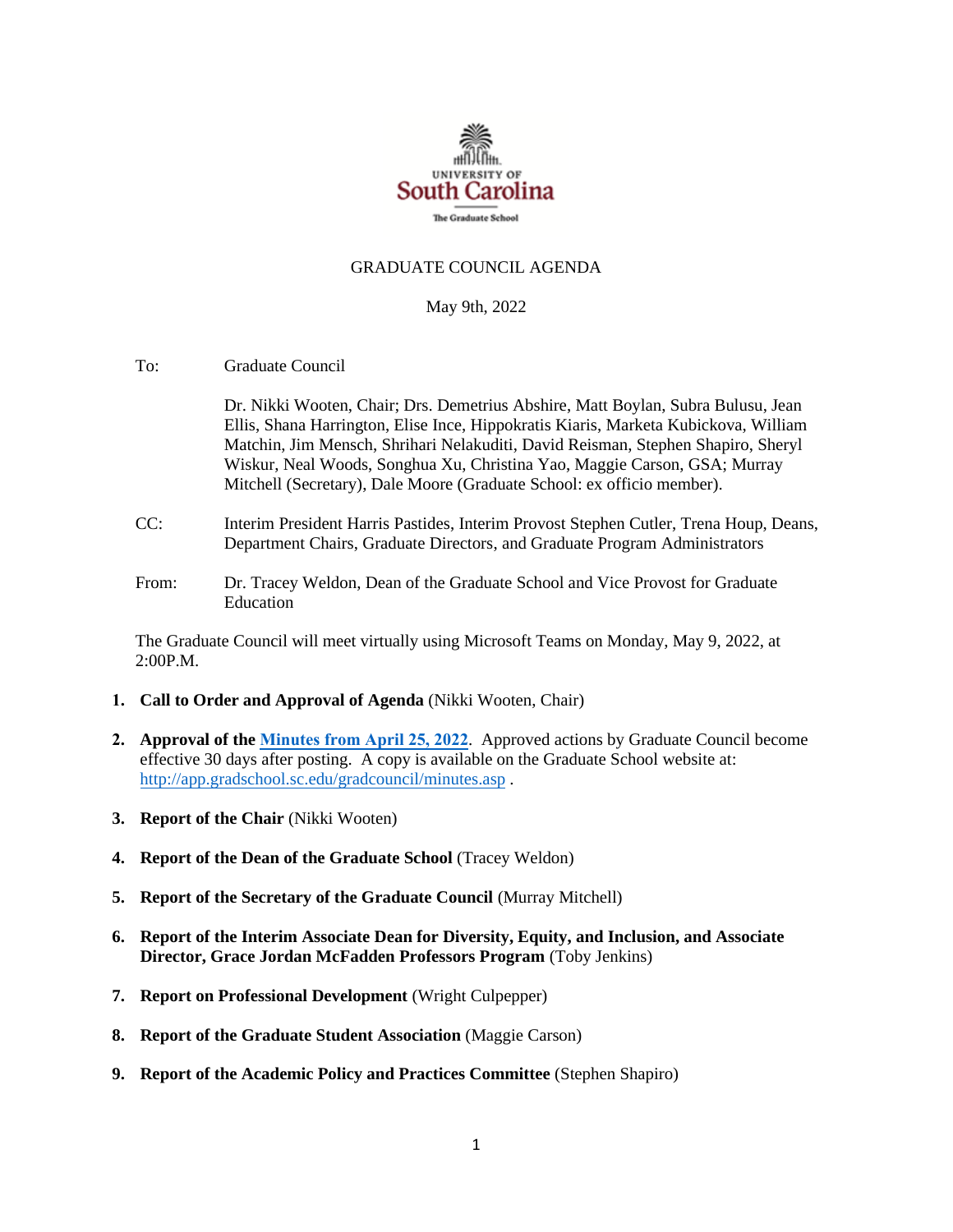## **10. Report of the 500/600 Level Courses** (Murray Mitchell)

This report is presented to Council for informational purposes only; no action is necessary.

#### **500/600 Courses for May 2022 Grad Council**

(CCP = Course Change Proposal; NCP=New Course Proposal)

**EDEC 510** (3) Parent/Family Dynamics in Early Childhood Education (CCP: Fall 2023) **EDEC 591** (3) Seminar on Teaching in Early Childhood (CCP: Fall 2023)

# **11. Associate Graduate Faculty Nominations** (Murray Mitchell)

| Name:    | <b>Elizabeth Regan (PhD)</b>        |
|----------|-------------------------------------|
| Program: | <b>Exercise Science/DPT Program</b> |
| Term:    | Fall 2020 - Fall 2026               |
| Name:    | <b>Bridget McFadden</b> (PhD)       |
| Program: | <b>Exercise Science/DPT Program</b> |
| Term:    | Summer 2022 – Summer 2028           |

## **12. Fellowships and Scholarships Committee** (Jean Ellis)

## **13. Report of Science, Math, and Related Professional Programs Committee** (Hippokratis Kiaris)

Below is a list of proposals reviewed by the Committee. Each curricular action can be viewed at this Public Agenda review site:

<https://sc.edu/programproposal/agenda/?id=116&code=GCO>

At this Public Agenda link, the individual proposals are not live-linked, but agenda items are listed in alphabetical order. To view the full proposals, GC members and Committee Chairs still need to go to the Committee Review site, and filter for "Committees", then for the "Committee" called "Added to Grad Council agenda."

- **ITEC 766** (3) IT Project Management, Engineering and Computing, CCP: Summer 2022
- **ITEC 781** (3) Artificial intelligence and Informatics I, Engineering and Computing, CCP: Summer 2022

# **14. Report of the Humanities, Social Sciences, Education, and Related Professional Programs Committee** (Jim Mensch)

Below is a list of proposals reviewed by the Committee. Each curricular action can be viewed at this Public Agenda review site:

<https://sc.edu/programproposal/agenda/?id=116&code=GCO>

At this Public Agenda link, the individual proposals are not live-linked, but agenda items are listed in alphabetical order. To view the full proposals, GC members and Committee Chairs still need to go to